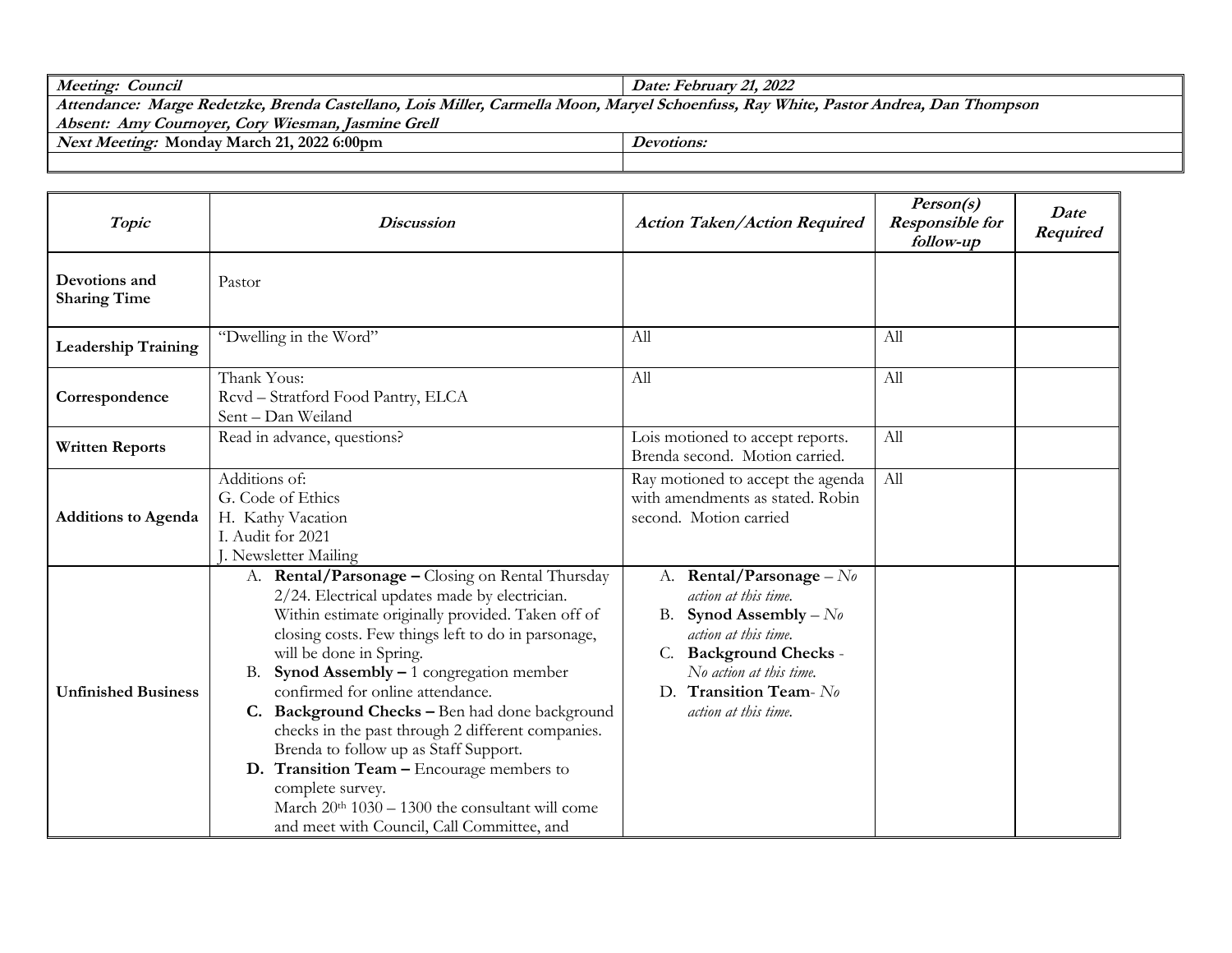| Topic               | <b>Discussion</b>                                                                                                                                                                                                                                                                                                                                                                                                                                                                                                                                                                                                                                                                                                                                                                                                                                                                                                                                                                                                                                                                                                                                                                                                                                                                             | <b>Action Taken/Action Required</b>                                                                                                                                                                                                                                                                                                                                                                                                                                                                                                                                                                                                                                                                                                                                                                                                                                                                                                    | Person(s)<br><b>Responsible for</b><br>follow-up | Date<br>Required |
|---------------------|-----------------------------------------------------------------------------------------------------------------------------------------------------------------------------------------------------------------------------------------------------------------------------------------------------------------------------------------------------------------------------------------------------------------------------------------------------------------------------------------------------------------------------------------------------------------------------------------------------------------------------------------------------------------------------------------------------------------------------------------------------------------------------------------------------------------------------------------------------------------------------------------------------------------------------------------------------------------------------------------------------------------------------------------------------------------------------------------------------------------------------------------------------------------------------------------------------------------------------------------------------------------------------------------------|----------------------------------------------------------------------------------------------------------------------------------------------------------------------------------------------------------------------------------------------------------------------------------------------------------------------------------------------------------------------------------------------------------------------------------------------------------------------------------------------------------------------------------------------------------------------------------------------------------------------------------------------------------------------------------------------------------------------------------------------------------------------------------------------------------------------------------------------------------------------------------------------------------------------------------------|--------------------------------------------------|------------------|
|                     | Transition Team.<br>May 15 <sup>th</sup> whole congregation invited to meet with<br>Randy Olson after church service. Call committee<br>training to follow.                                                                                                                                                                                                                                                                                                                                                                                                                                                                                                                                                                                                                                                                                                                                                                                                                                                                                                                                                                                                                                                                                                                                   |                                                                                                                                                                                                                                                                                                                                                                                                                                                                                                                                                                                                                                                                                                                                                                                                                                                                                                                                        |                                                  |                  |
| <b>New Business</b> | Call Committee - Call committee has been<br>А.<br>established.<br>Kevin Miller<br>Tadd Schoenherr<br>Paul Untiet<br>Mary Wussow/June Krueger as alt.<br>Cory Wiesman<br>B. Credit Card for Kathy - Need to transfer credit<br>card to Kathy's<br>C. Building Tithe - \$3519.79 available this year, last<br>year with submitted 3000 to the village for<br>households behind on utilities.<br>D. IT Assessment – need to clean up some of our<br>electronic processes. Will work to get multiple bids<br>with different companies once we start the phases<br>to update. There are free software and services that<br>we can sign up for as a non-profit organization.<br>E. Sam's Club Membership - No longer keeping<br>Sam's Club Membership.<br>F. Officers - Dan as President, Maryel as Vice<br>President, Carmella as Secretary. Marge as<br>treasurer.<br>G. Code of Ethics - Code of Ethics form has been<br>discovered. Staff support re-established Brenda C,<br>June K, Melissa M, Keresa K. Council members<br>and committee members to sign Code of Ethics<br>form.<br>H. Kathy Vacation - Kathy requesting vacation for 2<br>days. What do we want to do with the office<br>during her time off? Kathy to find volunteers to<br>cover front desk/phones. Two days in March 23- | Call Committee -Brenda<br>А.<br>made motion. Marge<br>second. Motion carried.<br>B. Credit Card for Kathy -<br>Ray motioned, Lois<br>second to transfer the card<br>to Kathy's name. Motion<br>carried.<br>C.<br><b>Building Tithe - Brenda</b><br>motioned to give \$3500 to<br>the village, Lois second.<br>Motion carried.<br>D. IT Assessment - Brenda<br>made a motion to proceed with<br>changes that are no cost to the<br>council. Marge second. Motion<br>carried.<br>E. Sam's Club Membership<br>- Robin motioned to cancel<br>Sam's membership. Ray<br>second. Motion carried.<br><b>Officers</b> - Brenda motioned<br>F.<br>to elect officers as presented.<br>Marge second. Motion carried.<br>G. Code of Ethics - $N_0$<br>action needed at this time.<br>H. Kathy Vacation $-N_0$<br>action needed at this time.<br><b>I.</b> Audit for $2021 - No$ action<br>needed at this time.<br>Newsletter Mailing - $N_{\theta}$ |                                                  |                  |